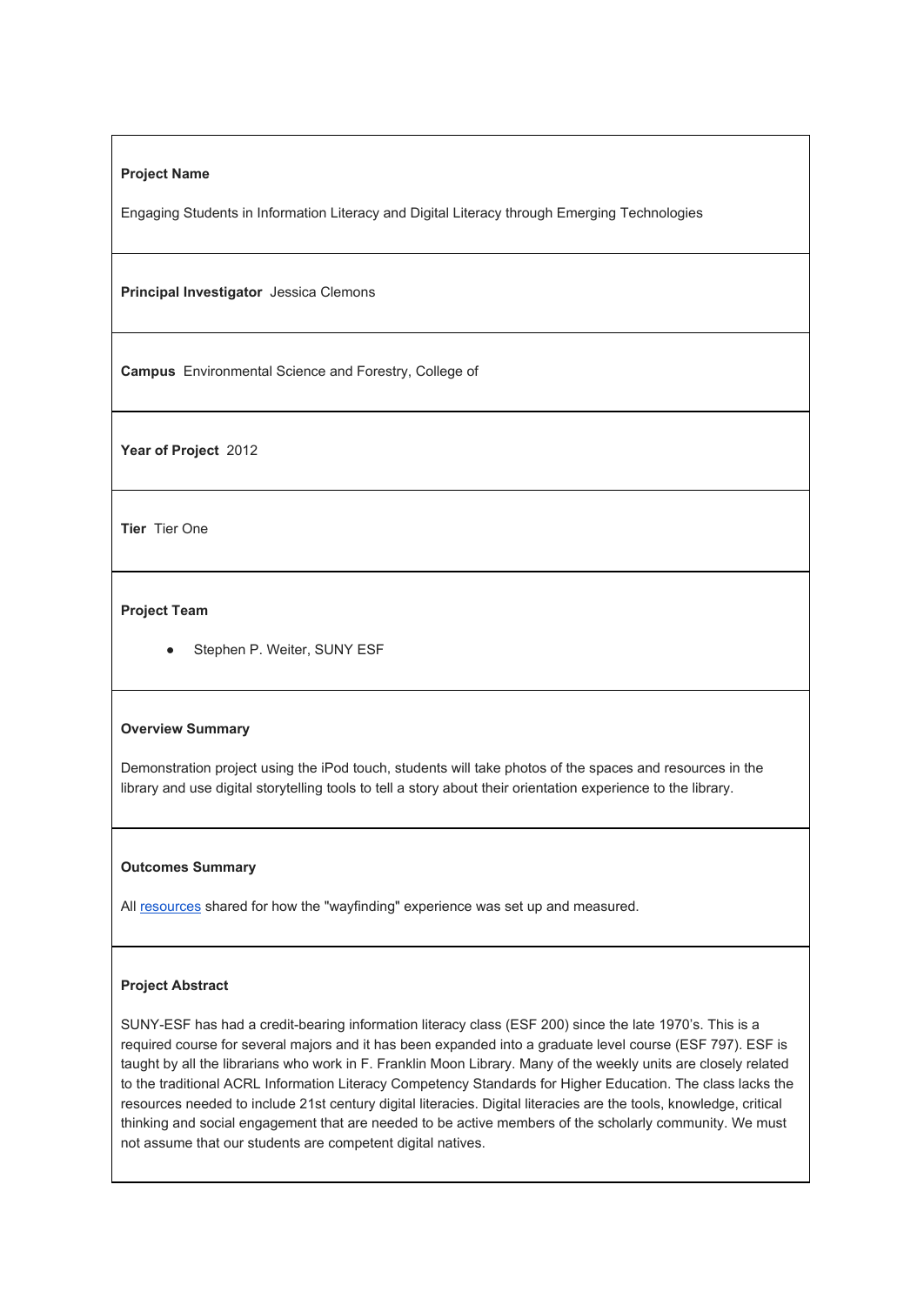Campus wide there is a lack of resources for support and limited opportunities for students to engage in scholarly uses of emerging technologies. The program that we are proposing has three main goals. First, we want students to be introduced to emerging technologies. In our project, we focus on mobile technology, innovative software, and could-based technologies. We want to foster confidence in our library users so they may confidently interact with librarians, collections, and library spaces. Finally, we expect that students will be actively engaged with the library and its many services. We hope to be seen as a dynamic, active environment where resources are found to support their academic goals.

Meeting the needs of SUNY

This project ties into the following Power of SUNY Goals:

- SUNY & the Entrepreneurial Century, by teaching new information technologies
- SUNY & the World, by connecting students to a global technology infrastructure
- SUNY Learning Commons, by increasing transliteracy skills across numerous disciplines

The project moves the ESF Moon Library in the direction of the SUNY Libraries Strategic Plan (21114 ) "One Vision" and Shared Expertise Goals. In particular, we think this project fulfills several SUNY goals, including:

• SUNY libraries will develop and promote SUNYConnect in order to expand access to resources.

• SUNY libraries will develop and nurture inspirational leaders who create an entrepreneurial and versatile workforce that identifies and responds to emerging trends in the knowledge economy.

• SUNY libraries will take a leadership role in ensuring that all students are information literate.

• SUNY libraries will leverage their talents to lead and share innovations in support of teaching and learning and to foster economic development and lifelong learning.

• SUNY libraries will support the expanding roles of librarians.

The project is envisioned as an interactive and creative group activity for students in our information literacy, ESF 200 class. Currently there is a paperbased question sheet with prompts like, "Where is the Quiet Study Room located?" Students are not highly engaged or invested in this basic question and answer set. In lieu of this requirement, we will break the class of around 24 students into groups of two or three students and have them explore the physical library. Using the iPod touch screens they will take photos of the spaces and the people in the library. There are many services in the library, including the writing center and the academic success center. Students will explore them in their own time near the beginning of the course. In addition to this free exploration of the library we will have some guiding questions for students who need some assistance. These guidelines may include some criteria such as talking to a certain person (librarian at the reference desk) or finding a particular spot on the library.

How the Technology will be Used to Enhance Digital Literacies?

The project is envisioned as an interactive and creative group activity for students in our information literacy, ESF 200 class. Currently there is a paper-based question sheet with prompts like, "Where is the Quiet Study Room located?" Students are not highly engaged or invested in this basic question and answer set. In lieu of this requirement, we will break the class of around 24 students into groups of two or three students and have them explore the physical library. Using the iPod touch screens they will take photos of the spaces and the people in the library. There are many services in the library, including the writing center and the academic success center. Students will explore them in their own time near the beginning of the course. In addition to this free exploration of the library we will have some guiding questions for students who need some assistance. These guidelines may include some criteria such as talking to a certain person (librarian at the reference desk) or finding a particular spot on the library.

Once the students have gathered the information they need they will use digital storytelling tools, such as vimeo, animoto, or other freely available software to tell a story about their experience in the library. Students will present these short digital stories (probably 3-5 minutes) to their classmates. The class will vote for the best videos. The winning video will be slightly edited with professional software, like iMovie or GarageBand, by